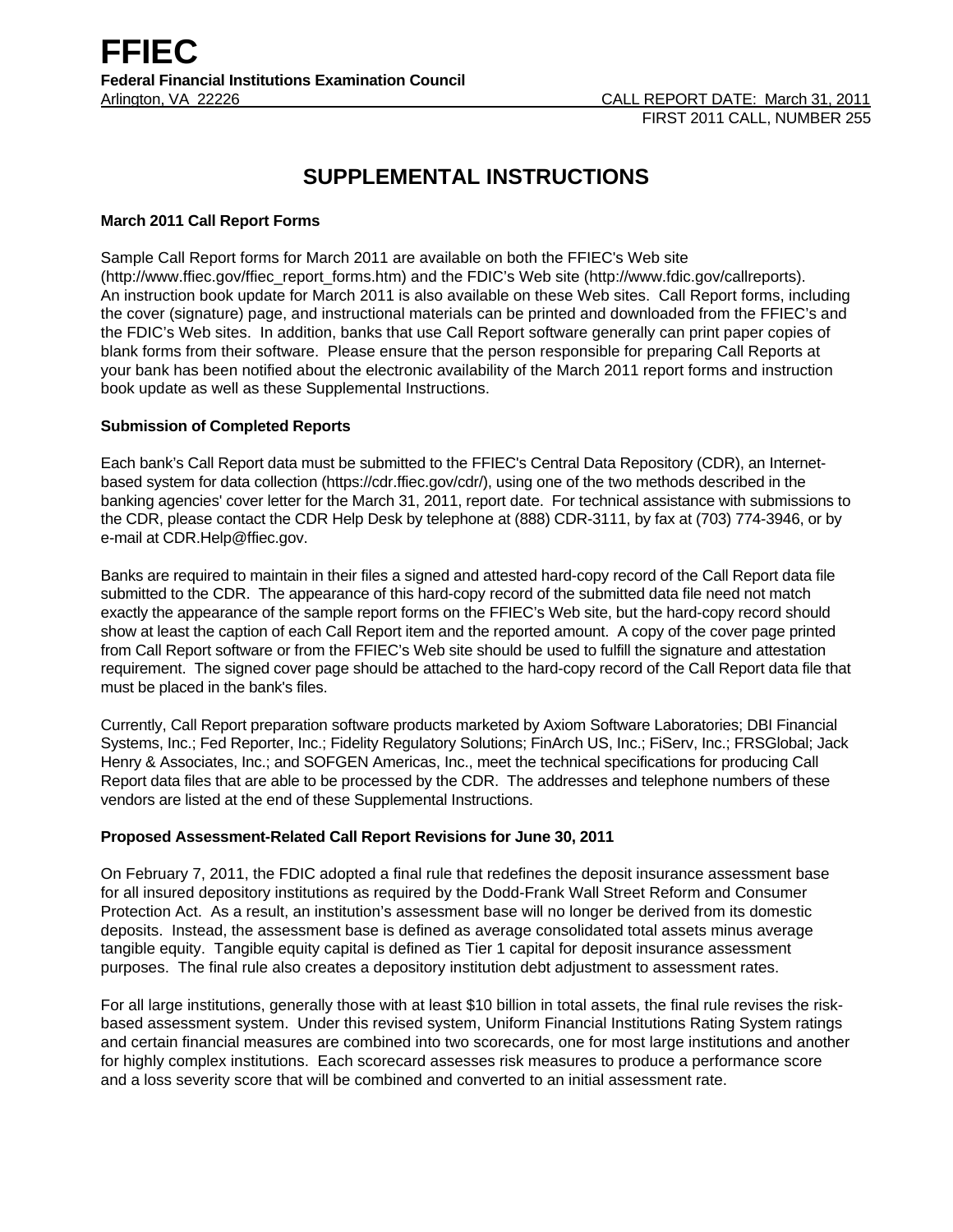The FDIC's final rule for assessments takes effect April 1, 2011. For further information, see FDIC Financial Institution Letter FIL-8-2011 dated February 9, 2011, which can be accessed at http://www.fdic.gov/news/news/financial/2011/fil11008.html.

To provide the data needed to implement the redefined assessment base and the revised large institution assessment system, the agencies have proposed revisions to Schedule RC-O, Other Data for Deposit Insurance and FICO Assessments, that would take effect June 30, 2011. The proposed changes to Schedule RC-O include the deletion of existing items 4, 5, and 6 for the total daily averages of deposit liabilities before exclusions, allowable exclusions, and foreign deposits and the addition of new items as follows:

- Average consolidated total assets, generally as defined for Schedule RC-K, Quarterly Averages, and calculated using a daily averaging method. Banks with less than \$1 billion in assets (other than newly insured banks) may report using a weekly averaging method unless they opt to report daily averages on a permanent basis. Most banks will be able to carry the average total assets amount that they report in Schedule RC-K, item 9, to the new Schedule RC-O item.
- Tier 1 capital, generally as defined for Schedule RC-R, Regulatory Capital, and calculated as a monthly average. Banks with less than \$1 billion in assets (other than newly insured banks) may report the quarter-end amount of Tier 1 capital unless they opt to report monthly averages on a permanent basis. Most banks will be able to carry the Tier 1 capital amount that they report in Schedule RC-R, item 11, to the new Schedule RC-O item.
- For qualifying banker's banks and qualifying custodial banks, as defined in the final rule, assessment base deductions for certain low-risk assets and deduction limits derived from certain balance sheet amounts calculated on a daily or weekly average basis.
- The amount of the reporting bank's holdings of long-term unsecured debt issued by other insured depository institutions. In general, unsecured debt would be considered long-term if it has a remaining maturity of at least one year.
- For large and highly complex institutions, other real estate owned and certain categories of loans wholly or partially guaranteed by the U.S. Government (excluding other real estate and loans covered by FDIC losssharing agreements, which are reported elsewhere in the Call Report), unfunded real estate construction and development loans, and nonbrokered time deposits of more than \$250,000.
- For both large and highly complex institutions, criticized and classified items, nontraditional mortgage loans, subprime consumer loans, and leveraged loans, and for highly complex institutions only, the top 20 counterparty exposures and the largest counterparty exposure, all of which would be accorded confidential treatment.

The banking agencies encourage banks to review and comment on the assessment reporting proposal. The agencies' *Federal Register* notice for the proposal can be accessed at http://www.fdic.gov/regulations/laws/federal/2011/11noticeMar16.pdf. Drafts of Schedule RC-O as it is proposed to be revised and the related draft instructions are expected to be available on the FFIEC's Web site (http://www.ffiec.gov/ffiec\_report\_forms.htm) by April 15, 2011. Comments on the proposal may be sent to any or all of the agencies by the methods described in the *Federal Register* notice. Comments should be submitted by May 16, 2011, and will be shared among the agencies.

# **Accounting for Loan Participations**

Amendments to ASC Topic 860, Transfers and Servicing, resulting from Accounting Standards Update No. 2009-16 (formerly FASB Statement No. 166, "Accounting for Transfers of Financial Assets") modified the criteria that must be met in order for a transfer of a portion of a financial asset, such as a loan participation, to qualify for sale accounting. These changes apply to transfers of loan participations on or after the effective date of amended ASC Topic 860 (January 1, 2010, for banks with a calendar year fiscal year), including advances under lines of credit that are transferred on or after the effective date even if the line of credit agreements were entered into before the effective date. Banks with a calendar year fiscal year must account for transfers of loan participations on or after January 1, 2010, in accordance with amended ASC Topic 860. In general, loan participations transferred before the effective date of amended ASC Topic 860 are not affected by this new accounting standard.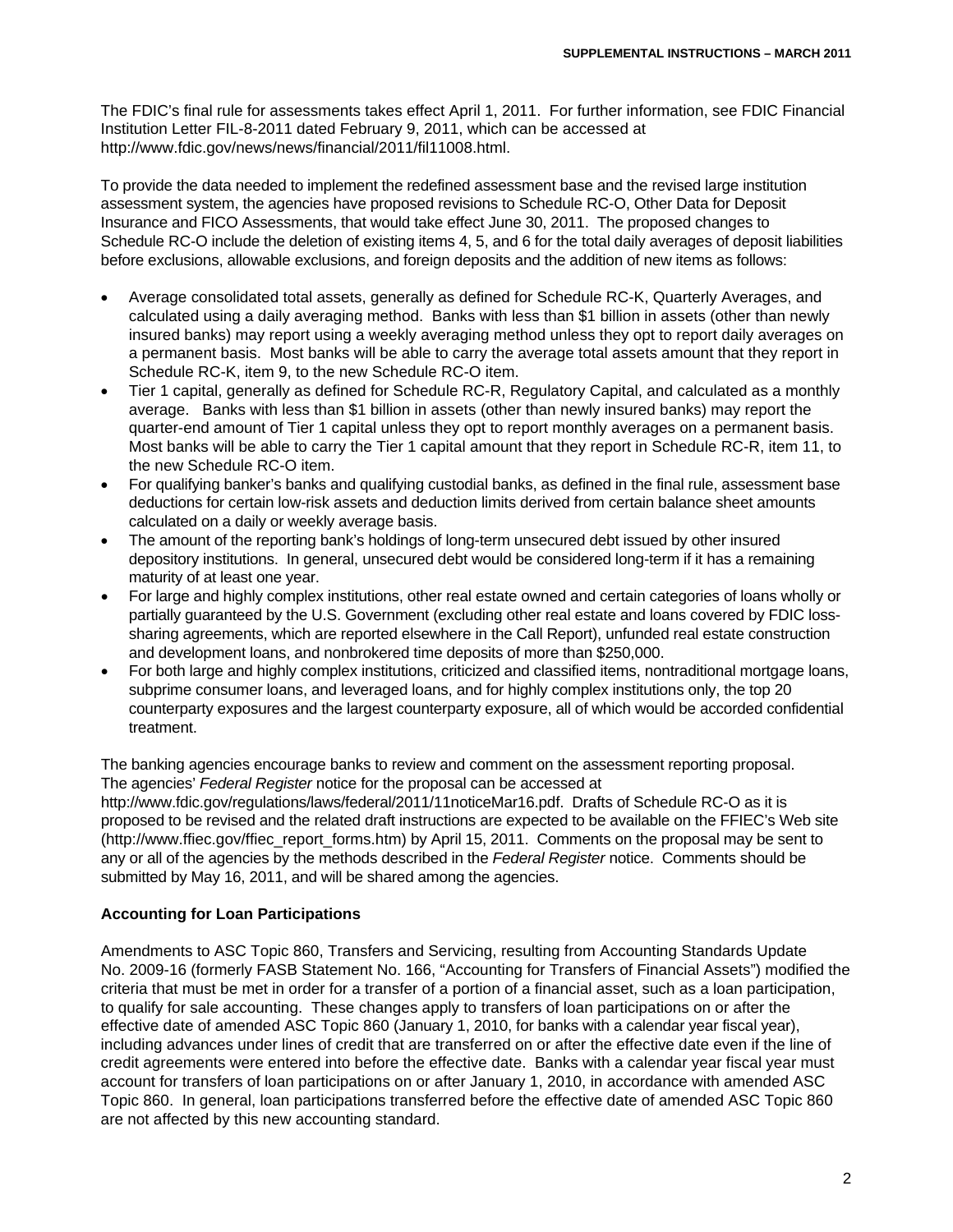A revised Glossary entry for "Transfers of Financial Assets" that incorporates the provisions of amended ASC Topic 860 and addresses related reporting issues, including a discussion of the reporting treatment of loan participations in accordance with amended ASC Topic 860, was included in the Call Report instruction book update for June 2010. In particular, the revised Glossary entry discusses the reporting of transfers of loans guaranteed by the Small Business Administration (SBA). It describes the SBA's longstanding requirement obligating the transferor of the guaranteed portion of an SBA loan at a premium to refund the premium to the transferee if the loan is repaid within 90 days of the transfer. The Glossary entry notes that this premium refund obligation is a form of recourse, which causes the transferred guaranteed portion of the loan to not meet the definition of a "participating interest" for this 90-day period. As a result, the transfer must be accounted for as a secured borrowing during this period. Thereafter, assuming the transferred guaranteed portion and the retained unguaranteed portion of the SBA loan now meet the definition of a "participating interest," the transfer of the guaranteed portion can be accounted for as a sale if all of the conditions for sale accounting in amended ASC Topic 860 are met.

Banks should note that the SBA recently eliminated its premium refund requirement for transfers of guaranteed portions of SBA loans at a premium effective for loan transfers settled on or after February 15, 2011. The elimination of this obligation removes the key factor preventing the guaranteed and unguaranteed portions of an SBA loan from meeting the definition of a "participating interest" in a transfer of the guaranteed portion at a premium. With the elimination of this obligation from transfers at a premium on or after February 15, 2011, the transferred guaranteed portion and the retained unguaranteed portion of the SBA loan should now normally meet the definition of a "participating interest" on the transfer date. Assuming that is the case and if all of the conditions for sale accounting set forth in ASC Topic 860 are met, the transfer of the guaranteed portion of an SBA loan on or after February 15, 2011, would now qualify as a sale on the transfer date, with immediate recognition of any gain or loss on the sale in earnings.

Transfers of guaranteed portions of SBA loans at a premium before February 15, 2011, remain subject to the premium refund obligation and must continue to be accounted for in the manner described above.

#### **Troubled Debt Restructurings and Current Market Interest Rates**

Many institutions are restructuring or modifying the terms of loans to provide payment relief for those borrowers who have suffered deterioration in their financial condition. Such loan restructurings may include, but are not limited to, reductions in principal or accrued interest, reductions in interest rates, and extensions of the maturity date. Modifications may be executed at the original contractual interest rate on the loan, a current market interest rate, or a below-market interest rate. Many of these loan modifications meet the definition of a troubled debt restructuring (TDR).

Banks should note that, effective this quarter, the existing Call Report items in which loans that are TDRs are to be reported – Memorandum item 1 in Schedule RC-N, Past Due and Nonaccrual Loans, Leases, and Other Assets, or Memorandum item 1 in Schedule RC-C, part I, Loans and Leases, depending on whether a loan is or is not in compliance with its modified terms – have been revised to include breakdowns of these TDRs by loan category. In addition, consumer loans that have undergone TDRs, which were previously exempt from being reported in the Memorandum items for TDRs, must now be reported in these items.

The TDR accounting and reporting standards are set forth in ASC Subtopic 310-40, Receivables – Troubled Debt Restructurings by Creditors (formerly FASB Statement No. 15, "Accounting by Debtors and Creditors for Troubled Debt Restructurings," as amended). This guidance specifies that a restructuring of a debt constitutes a TDR if, at the date of restructuring, the creditor for economic or legal reasons related to a debtor's financial difficulties grants a concession to the debtor that it would not otherwise consider. The creditor's concession may include a restructuring of the terms of a debt to alleviate the burden of the debtor's near-term cash requirements, such as a modification of terms to reduce or defer cash payments required of the debtor in the near future to help the debtor attempt to improve its financial condition and eventually be able to pay the creditor.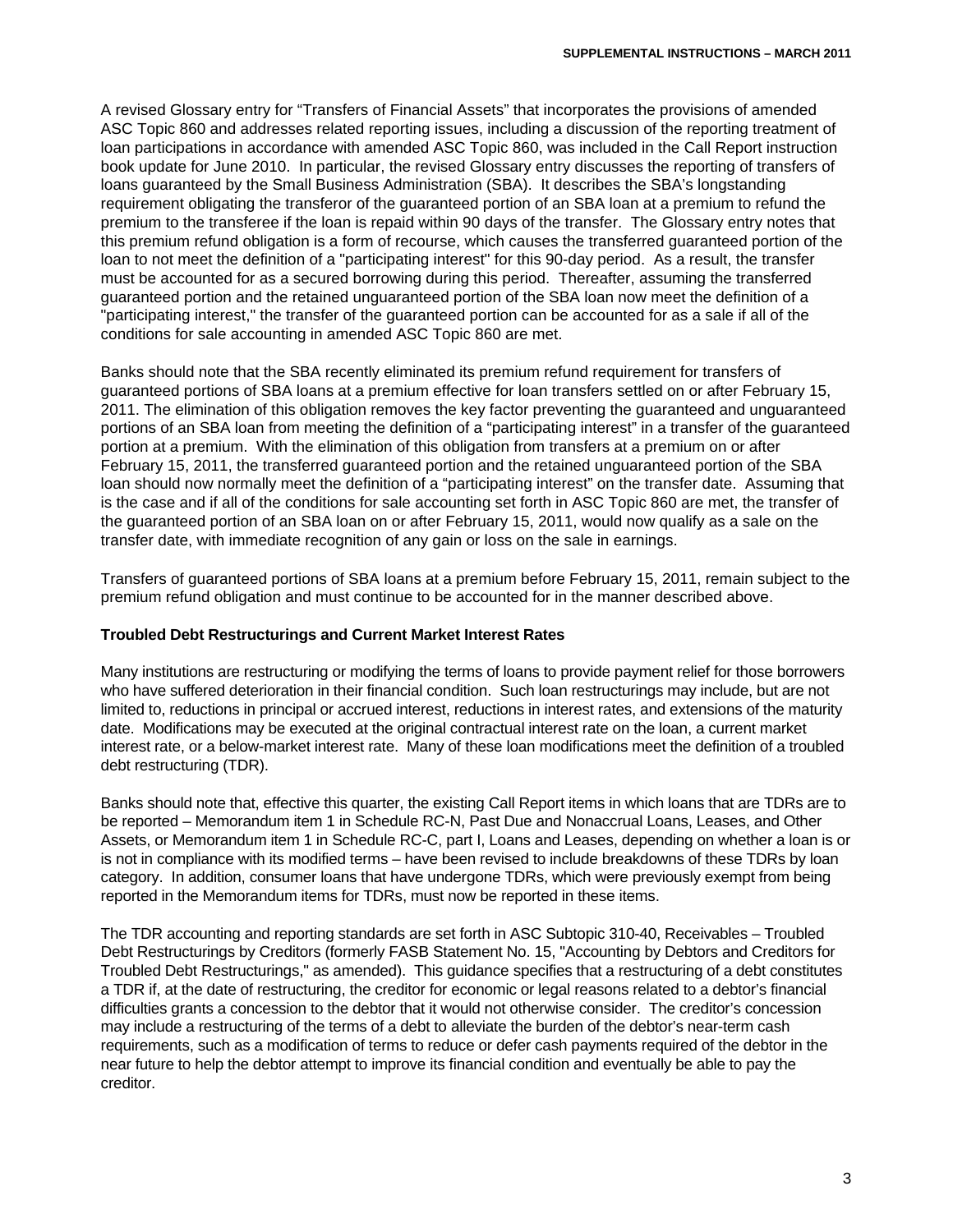Because the stated interest rate charged the borrower after a loan restructuring may be greater than or equal to interest rates available in the marketplace for similar types of loans at the time of the restructuring, some institutions have concluded that these restructurings are not TDRs. In making this determination, these institutions may not have considered all of the facts and circumstances associated with the loan modification besides the interest rate. When evaluating a loan modification to a borrower experiencing financial difficulties, an analysis of all facts and circumstances is necessary to determine whether the bank has made a concession to the borrower with respect to the market interest rate (or has made some other type of concession that could trigger TDR accounting and disclosure, for example, terms or conditions outside of the bank's policies or common market practices) and, if so, how the modified or restructured loan should be reported in the Call Report.

Generally, a restructured loan yields a current market interest rate if the restructuring agreement specifies an interest rate greater than or equal to the rate that the institution was willing to accept at the time of the restructuring for a new loan with comparable risk. A restructured loan does not yield a market interest rate simply because the interest rate charged under the restructuring agreement has not been reduced. In addition, when a modification results in an increase (either temporary or permanent) in the contractual interest rate, the increased interest rate cannot be presumed to be an interest rate that is at or above market. Therefore, in determining whether a loan has been modified at a market interest rate, an institution should analyze the borrower's current financial condition and compare the rate on the modified loan to rates the institution would charge customers with similar financial characteristics on similar types of loans. This determination requires the use of judgment and should include an analysis of credit history and scores, loan-to-value ratios or other collateral protection, the borrower's ability to generate cash flow sufficient to meet the repayment terms, and other factors normally considered when underwriting and pricing loans.

Likewise, a change in the interest rate on a modified or restructured loan does not necessarily mean that the modification is a TDR. For example, a creditor may lower the interest rate to maintain a relationship with a debtor that can readily obtain funds from other sources. To be a TDR, the borrower must also be experiencing financial difficulties. The evaluation of whether a borrower is experiencing financial difficulties is based upon individual facts and circumstances and requires the use of judgment when determining if a modification of the borrower's loan should be accounted for and reported as a TDR.

An institution that restructures a loan to a borrower experiencing financial difficulties at a rate below a market interest rate has granted a concession to the borrower that results in the restructured loan being a TDR. (As noted above, other types of concessions could also result in a TDR.) In the Call Report, until a loan that is a TDR is paid in full or otherwise settled, sold, or charged off, the loan must be reported in the appropriate loan category in Schedule RC-C, part I, items 1 through 9, and in the appropriate loan category in:

- Schedule RC-C, part I, Memorandum item 1, if it is in compliance with its modified terms, or
- Schedule RC-N, Memorandum item 1, if it is not in compliance with its modified terms.

However, a loan that is a TDR (for example, because of a modification that includes a reduction in principal) that yields a market interest rate at the time of restructuring and is in compliance with its modified terms need not continue to be reported as a TDR in Schedule RC-C, part I, Memorandum item 1, in calendar years after the year in which the restructuring took place. To be considered in compliance with its modified terms, a loan that is a TDR must not be in nonaccrual status and must be current or less than 30 days past due on its contractual principal and interest payments under the modified repayment terms.

A loan restructured in a TDR is an impaired loan. Thus, all TDRs must be measured for impairment in accordance with ASC Subtopic 310-10, Receivables – Overall (formerly FASB Statement No. 114, "Accounting by Creditors for Impairment of a Loan," as amended), and the Glossary entry for "Loan Impairment."

For further information, see the Glossary entry for "Troubled Debt Restructurings" and the instructions for Schedules RC-C, part I, and RC-N.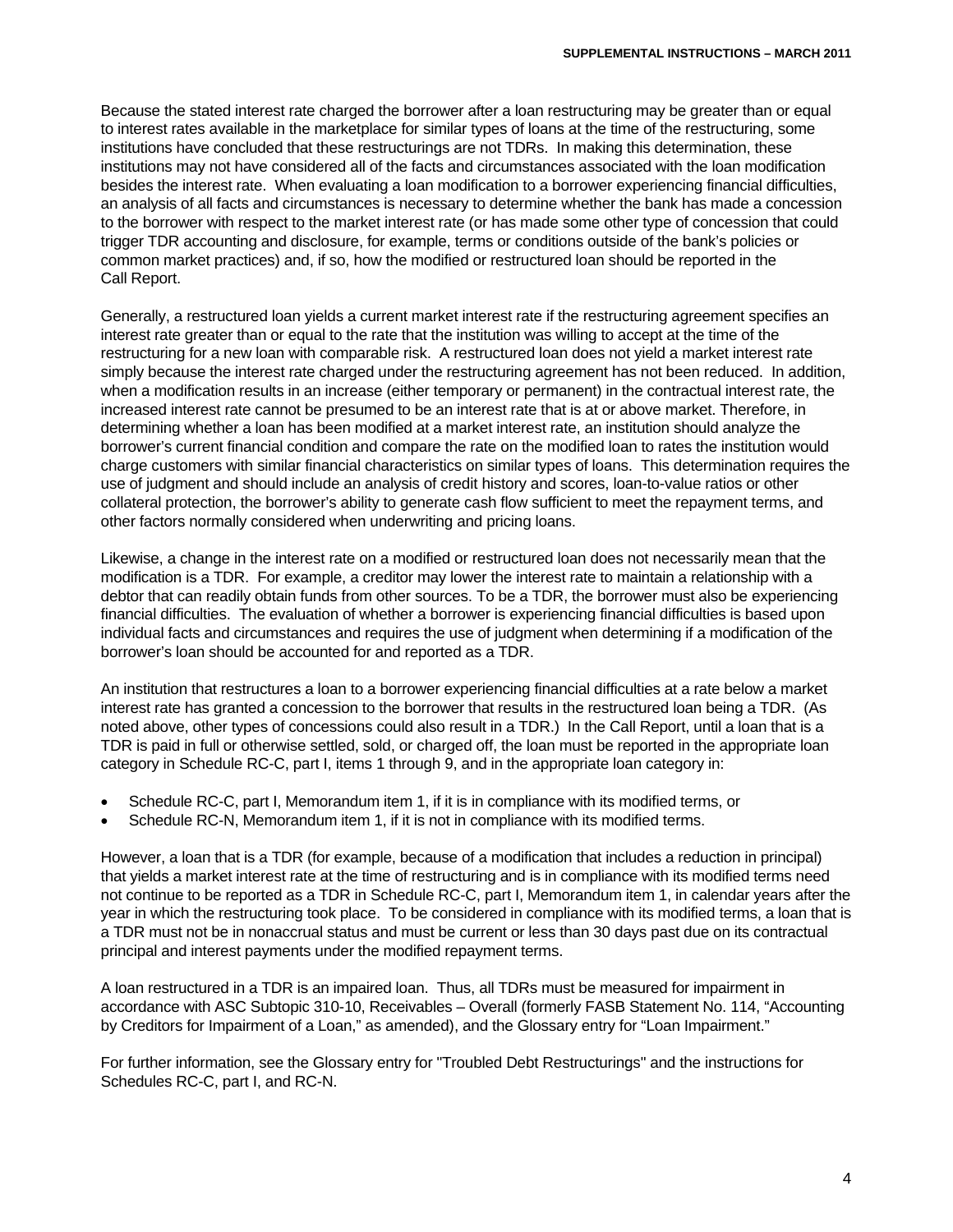## **Reporting Loans Subject to a Blanket Lien Agreement**

Banks report the amount of pledged loans and leases (not held for trading) in Schedule RC-C, part I, Memorandum item 14. When a bank is subject to a blanket lien arrangement, or has otherwise pledged an entire portfolio of loans, to secure its Federal Home Loan Bank advances, it should report the amount of the entire portfolio of loans subject to the blanket lien in Memorandum item 14. Any loans within the portfolio that have been explicitly excluded, or specifically released, from the lien, and that the bank has the right, without constraint, to repledge to another party should not be reported as pledged in Memorandum item 14 unless such loans have been repledged.

## **Reporting Term Deposits**

The Term Deposit Facility (TDF) is a program through which the Federal Reserve Banks offer interest-bearing term deposits to eligible institutions. A term deposit is a deposit with a specific maturity date. Term deposits offered through the TDF should be treated as balances due from a Federal Reserve Bank for Call Report purposes. Accordingly, term deposits should be reported in Schedule RC, Balance Sheet, item 1.b, "Interestbearing balances," and in Schedule RC-A, Cash and Balances Due From Depository Institutions, item 4, "Balances due from Federal Reserve Banks," on the FFIEC 031 and FFIEC 041 reporting forms. The earnings on these term deposits should be reported in Schedule RI, Income Statement, item 1.c, "Interest income on balances due from depository institutions."

#### **Reporting Purchased Subordinated Securities in Schedule RC-S**

In item 9 of Schedule RC-S, Servicing, Securitization, and Asset Sale Activities, the agencies collect data on the maximum amount of banks' credit exposures arising from credit enhancements they have provided to other institutions' securitization structures, including those used in structured finance programs (other than assetbacked commercial paper programs, which are covered in Memorandum item 3 of the schedule). The types of credit enhancements to be reported in item 9 include purchased subordinated securities. Examples of purchased subordinated securities include, but are not limited to, the mezzanine and subordinate tranches of private-label mortgage-backed securities and collateralized debt obligations. A so-called senior tranche of a securitization or structured finance program is not a subordinated security provided it cannot absorb credit losses prior to another designated senior tranche.

Banks should ensure that they report in Schedule RC-S, item 9, the carrying value of their holdings of purchased subordinated securities issued in connection with other institutions' securitization and structured finance transactions (other than asset-backed commercial paper programs). Holdings of purchased subordinated securities that serve as credit enhancements for asset-backed commercial paper programs should be reported in Memorandum item 3.a of Schedule RC-S.

#### **Prepaid Deposit Insurance Assessments**

In November 2009, the FDIC adopted a final rule requiring insured depository institutions (except those that are exempted) to prepay an FDIC-determined estimate of their quarterly risk-based deposit insurance assessments for the fourth quarter of 2009, and for all of 2010, 2011, and 2012, on December 30, 2009. Each institution's regular risk-based deposit insurance assessment for the third quarter of 2009, which is paid in arrears, also was paid on December 30, 2009. The original full amount of each institution's prepaid assessment was included on its Quarterly Certified Statement Invoice for the third quarter 2009 Insurance Period, which was available on FDIC*connect*, the FDIC's e-business portal, as of December 15, 2009.

Each bank should record the estimated expense for its regular quarterly risk-based assessment for each calendar quarter through a charge to expense during that quarter and a corresponding credit to its prepaid assessments asset (or to an accrued expense payable if it has no prepaid assessments asset). As a result of the interaction between the prepaid assessments and the regular quarterly assessments, the remaining amount of the prepaid assessments asset that a bank should report as a prepaid expense in its March 31, 2011, Call Report normally should be: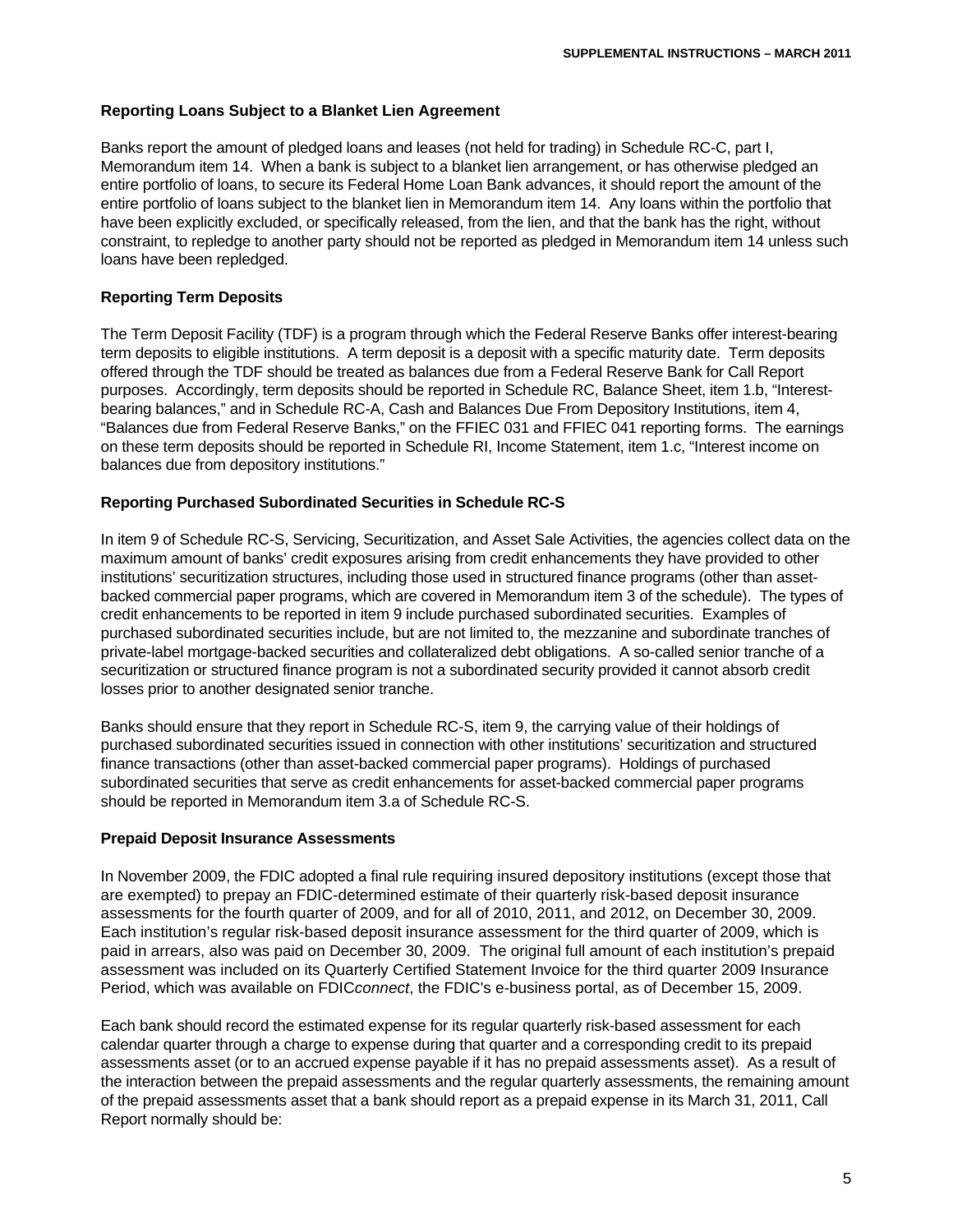- The remaining balance of "Prepaid Assessment Credits" shown on the Summary Statement of Assessment Credits page of the bank's Quarterly Certified Statement Invoice for the October 1 through December 31, 2010, Insurance Period, which was available on FDIC*connect* as of March 15, 2011;
- Less the estimated amount of the bank's regular quarterly assessment for the first quarter of 2011 (which should have been accrued as a charge to expense during the first quarter of 2011).

This prepaid expense asset should be reported in Schedule RC-F, item 6, "All other assets," and, if it is greater than \$25,000 and exceeds 25 percent of the amount reported in item 6, it also should be reported in Schedule RC-F, item 6.f, "Prepaid deposit insurance assessments." The year-to-date deposit insurance assessment expense for 2011 should be reported in Schedule RI, item 7.d, "Other noninterest expense."

The banking agencies' risk-based capital standards permit an institution to apply a zero-percent risk weight to claims on U.S. Government agencies. When completing Schedule RC-R, Regulatory Capital, a bank may assign a zero-percent risk weight to the amount of its prepaid deposit insurance assessments asset in item 42 of this schedule.

For further information on the FDIC's prepaid assessments final rule, banks should refer to FDIC Financial Institution Letter (FIL) 63-2009 at http://www.fdic.gov/news/news/financial/2009/fil09063.html. For further guidance on reporting regular quarterly deposit insurance assessments, banks should refer to the Call Report Supplemental Instructions for September 30, 2009, at

http://www.ffiec.gov/PDF/FFIEC\_forms/FFIEC031\_041\_suppinst\_200909.pdf.

## **Consolidated Variable Interest Entities**

The assets and liabilities of a bank's consolidated variable interest entities (VIEs), if any, should be reported on the Call Report balance sheet (Schedule RC) in the balance sheet category appropriate to the asset or liability. Similarly, the interest and noninterest income and expenses of consolidated VIEs, including provisions for loan and lease losses, should be reported on the Call Report income statement (Schedule RI) in the category appropriate to the income or expense. Furthermore, beginning this quarter, banks must begin to report data on the assets and liabilities of their consolidated VIEs in new Call Report Schedule RC-V, Variable Interest Entities. In Schedule RC-V, a bank must report separately by balance sheet category (a) the assets of its consolidated VIEs that can be used only to settle obligations of the consolidated VIE and (b) the liabilities of its consolidated VIEs for which creditors do not have recourse to the general credit of the primary beneficiary. A bank must also report the total amounts of all other assets and all other liabilities of its consolidated VIEs that do not meet these conditions. For further information, please refer to the instructions for Schedule RC-V that are included in the Call Report instruction book update for March 2011.

# **Accounting Standards Codification<sup>™</sup>**

In June 2009, the FASB issued Statement No. 168, "The FASB Accounting Standards Codification™ and the Hierarchy of Generally Accepted Accounting Principles" (FAS 168), to establish the FASB Codification as the single source of authoritative nongovernmental U.S. generally accepted accounting principles (U.S. GAAP). The FASB Codification reorganizes existing U.S. accounting and reporting standards issued by the FASB and other related private-sector standard setters, and all guidance contained in the FASB Codification carries an equal level of authority. All previously existing accounting standards documents are superseded as described in FAS 168. All other accounting literature not included in the FASB Codification is nonauthoritative. The FASB Codification can be accessed at http://asc.fasb.org/.

The FASB Codification is effective for interim and annual periods ending after September 15, 2009. Effective this quarter, the agencies have finished incorporating the FASB Codification references into the Call Report instruction book. In the instruction book update for March 2011, the instructions for all of the Report of Condition and Report of Income schedules as well as the General Instructions section of the instruction book have been revised by adding Codification references throughout while retaining references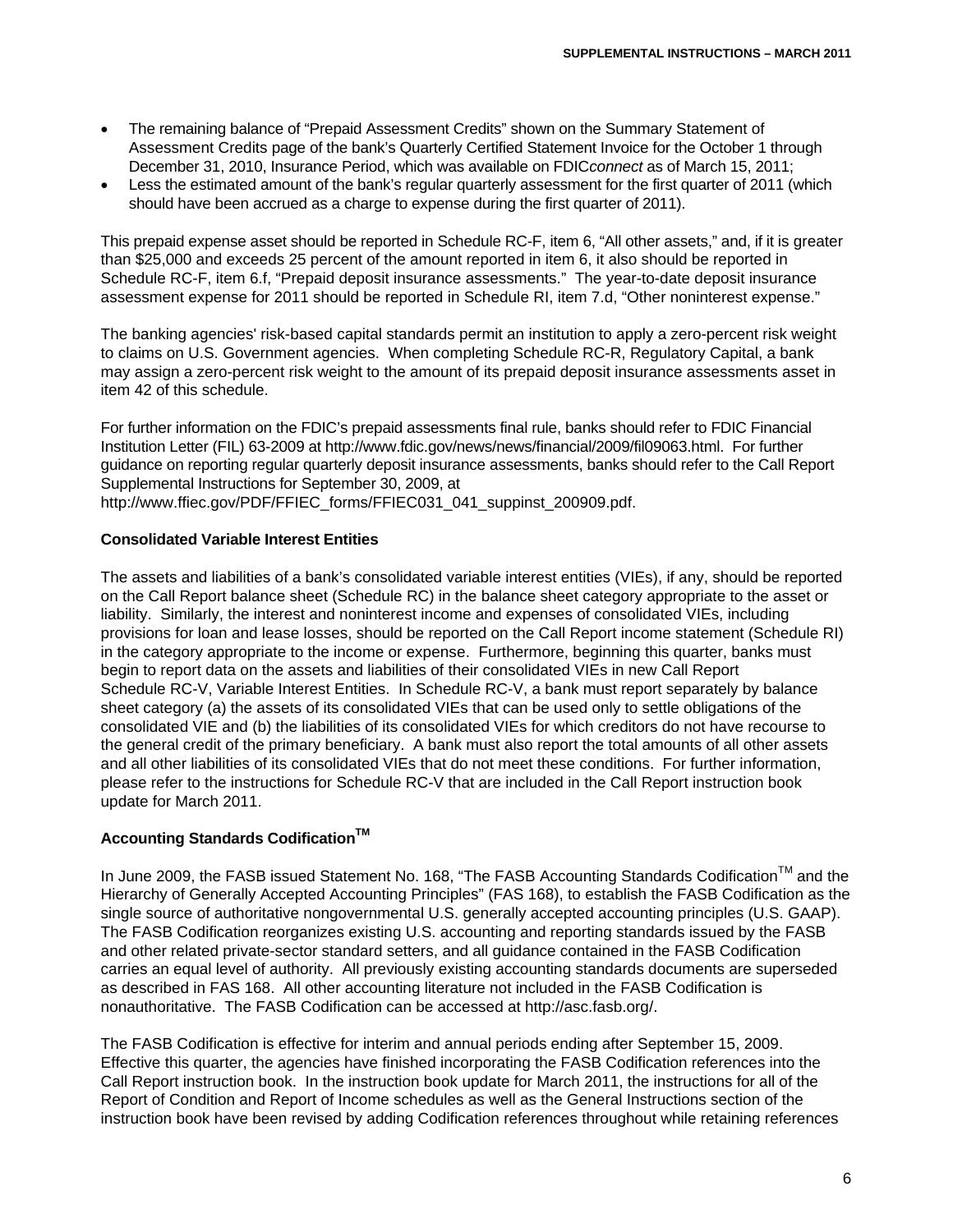to the pre-Codification standards. Codification references were added to the Glossary section of the instruction book in the update for September 2010. In addition, the agencies have published on the FFIEC's Web site a list of all pre-Codification references to authoritative accounting literature found in the Call Report instruction book (as updated in March 2010) and the corresponding FASB Codification references. This reference guide can be accessed at

http://www.ffiec.gov/pdf/ffiec\_forms/CodificationIntroduction\_201006.pdf.

#### **Other-Than-Temporary Impairment**

When the fair value of an investment is less than its cost basis, the impairment is either temporary or otherthan-temporary. To determine whether the impairment is other-than-temporary, a bank must apply other pertinent guidance in ASC Subtopic 320-10, Investments-Debt and Equity Securities – Overall; ASC Subtopic 325-20, Investments-Other – Cost Method Investments; and ASC Subtopic 325-40, Investments-Other – Beneficial Interests in Securitized Financial Assets (formerly paragraph 16 of FASB Statement No. 115, "Accounting for Certain Investments in Debt and Equity Securities"; FASB Staff Position (FSP) FAS 115-1 and FAS 124-1, "The Meaning of Other-Than-Temporary Impairment and Its Application to Certain Investments"; FSP FAS 115-2 and FAS 124-2, "Recognition and Presentation of Other-Than-Temporary Impairments"; paragraph 6 of Accounting Principles Board Opinion No. 18, "The Equity Method of Accounting for Investments in Common Stock"; Emerging Issues Task Force (EITF) Issue No. 99-20, "Recognition of Interest Income and Impairment on Purchased Beneficial Interests and Beneficial Interests That Continue to Be Held by a Transferor in Securitized Financial Assets"; and FSP EITF 99-20-1, "Amendments to the Impairment Guidance of EITF Issue No. 99-20"). Guidance on recently issued accounting standards on other-than-temporary impairment was incorporated in a revised Glossary entry for "Securities Activities" that was included in the Call Report instruction book update for June 2010.

For regulatory capital purposes, any other-than-temporary impairment losses on both held-to-maturity and available-for-sale debt securities related to factors other than credit loss that are reported, net of applicable taxes, in Schedule RC, item 26.b, "Accumulated other comprehensive income," should be included in Schedule RC-R, item 2, together with the net unrealized gains (losses) on available-for-sale securities that are reported in item 2. Furthermore, when determining the regulatory capital limit for deferred tax assets, a bank may, but is not required to, adjust the reported amount of its deferred tax assets for any deferred tax assets arising from other-than-temporary impairment losses reported, net of applicable taxes, in Schedule RC, item 26.b in accumulated other comprehensive income. A bank must follow a consistent approach over time with respect to this adjustment to the reported amount of deferred tax assets.

In addition, when risk-weighting a held-to-maturity debt security for which an other-than-temporary impairment loss related to factors other than credit loss was previously recognized in other comprehensive income, include the carrying value of the debt security in column A of Schedule RC-R, item 35. Then, include the pre-tax amount of this impairment loss that has not yet been accreted from accumulated other comprehensive income to the carrying value of the security as a negative number in column B of Schedule RC-R, item 35, and include the amortized cost of the security in the appropriate risk-weight category column of item 35 (provided the security is not a purchased subordinated security that is not eligible for the ratings-based approach). For a security on which an other-than-temporary impairment loss has been recognized, amortized cost is the security's previous amortized cost as of the date of the most recently recognized other-than-temporary impairment loss less the amount of impairment loss recognized in earnings adjusted for subsequent accretion of interest income and payments received on the security.

#### **Treasury Department's Capital Purchase Program**

On October 14, 2008, the U.S. Treasury Department announced a Capital Purchase Program (CPP) under the Troubled Asset Relief Program mandated by the Emergency Economic Stabilization Act of 2008 (http://www.treas.gov/press/releases/hp1207.htm). The CPP was designed to encourage U.S. financial institutions to build capital to buttress the financial strength of the banking system, increase the flow of financing to U.S. businesses and consumers, and support the U.S. economy.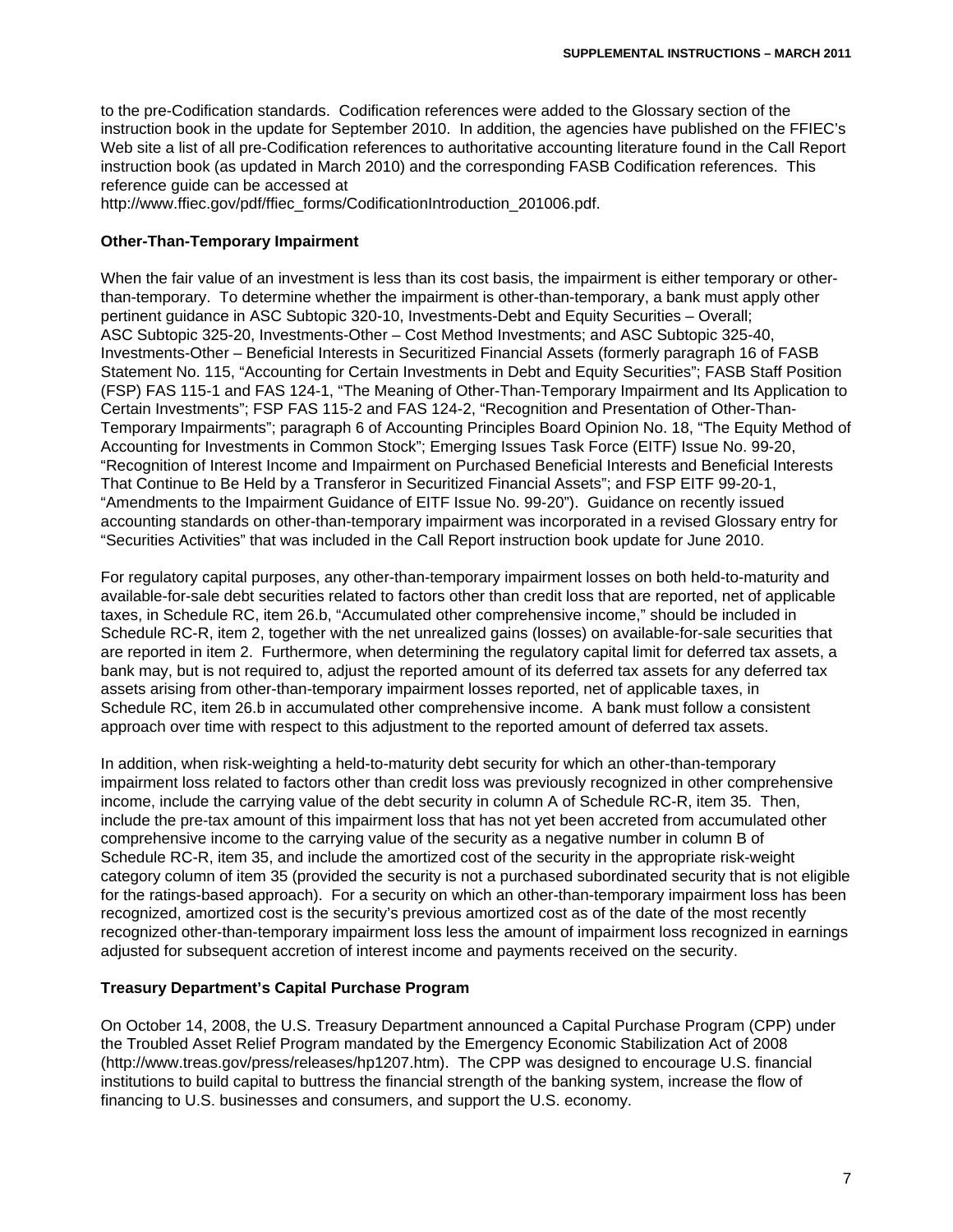For banks (other than those that are Subchapter S or mutual institutions) that are not subsidiaries of holding companies that are approved for participation in the CPP, the Treasury Department purchased noncumulative perpetual preferred stock and warrants to purchase common stock or noncumulative perpetual preferred stock, depending on whether the bank's common stock is "publicly traded." For such banks that are not publicly traded, the Treasury Department's intent was to immediately exercise the warrants for noncumulative perpetual preferred stock ("warrant preferred stock"). The noncumulative perpetual preferred stock issued to the Treasury Department, including warrant preferred stock, should be reported on the Call Report balance sheet (Schedule RC) in item 23, "Perpetual preferred stock and related surplus." For regulatory capital purposes, the noncumulative perpetual preferred stock issued to the Treasury Department qualifies as a component of Tier 1 capital and should be included in the amount reported for "Total equity capital" in item 1 of Schedule RC-R, Regulatory Capital.

Warrants issued by a publicly traded bank should be included in equity capital on the Call Report balance sheet (Schedule RC) provided the bank has sufficient authorized but unissued shares of the common stock to allow exercise of the warrants and any other necessary shareholder approvals have been obtained. If the bank does not have required shareholder approval, including shareholder approval for sufficient authorized but unissued shares of the common stock subject to the warrants that may be required for settlement, the warrants may be included in equity capital on the Call Report balance sheet provided that the bank takes the necessary action to secure sufficient approvals prior to the end of the fiscal quarter in which the warrants are issued. The amount assigned to warrants classified as equity capital should be included in Schedule RC, item 25, "Surplus." Warrants that are not eligible to be classified as equity capital should be reported on the Call Report balance sheet in item 20, "Other liabilities," and in Schedule RC-G, item 4, "All other liabilities" (where the warrants should be itemized and described if their amount is greater than \$25,000 and exceeds 25 percent of item 4).

Proceeds from a bank's issuance to the Treasury Department of noncumulative perpetual preferred stock and warrants eligible to be classified as equity capital during the calendar year-to-date reporting period should be included in Schedule RI-A, item 5, "Sale, conversion, acquisition, or retirement of capital stock, net."

For banks that have elected to be taxed under Subchapter S or are organized in mutual form, the full amount of all subordinated debt securities issued to the Treasury Department under the CPP should be reported in Schedule RC, item 19, "Subordinated notes and debentures." For regulatory capital purposes, report in Schedule RC-R, item 12, "Qualifying subordinated debt and redeemable preferred stock," the portion of such subordinated debt securities that qualify for inclusion in Tier 2 capital based on the capital guidelines of the reporting bank's primary federal supervisory authority.

#### **Reporting Defined Benefit Postretirement Plans**

ASC Subtopic 715-20, Compensation-Retirement Benefits – Defined Benefit Plans-General (formerly FASB Statement No. 158, "Employers' Accounting for Defined Benefit Pension and Other Postretirement Plans" (FAS 158)) requires a bank that sponsors a single-employer defined benefit postretirement plan, such as a pension plan or health care plan, to recognize the funded status of each such plan on its balance sheet. An overfunded plan is recognized as an asset while an underfunded plan is recognized as a liability. As of the end of the fiscal year when a bank initially applied former FAS 158, the postretirement plan amounts recognized on the bank's balance sheet before applying former FAS 158 must be adjusted to recognize gains or losses, prior service costs or credits, and transition assets or obligations that have not yet been included in the net periodic benefit cost of its plans. These adjustment amounts are recognized directly in equity capital as components of the ending balance of accumulated other comprehensive income (AOCI), net of tax. Thereafter, a bank must recognize certain gains and losses and prior service costs or credits that arise during each reporting period, net of tax, as a component of other comprehensive income (OCI) and, hence, AOCI. Postretirement plan amounts carried in AOCI are adjusted as they are subsequently recognized in earnings as components of the plans' net periodic benefit cost. For further information on accounting for defined benefit postretirement plans, banks should refer to ASC Topic 715, Compensation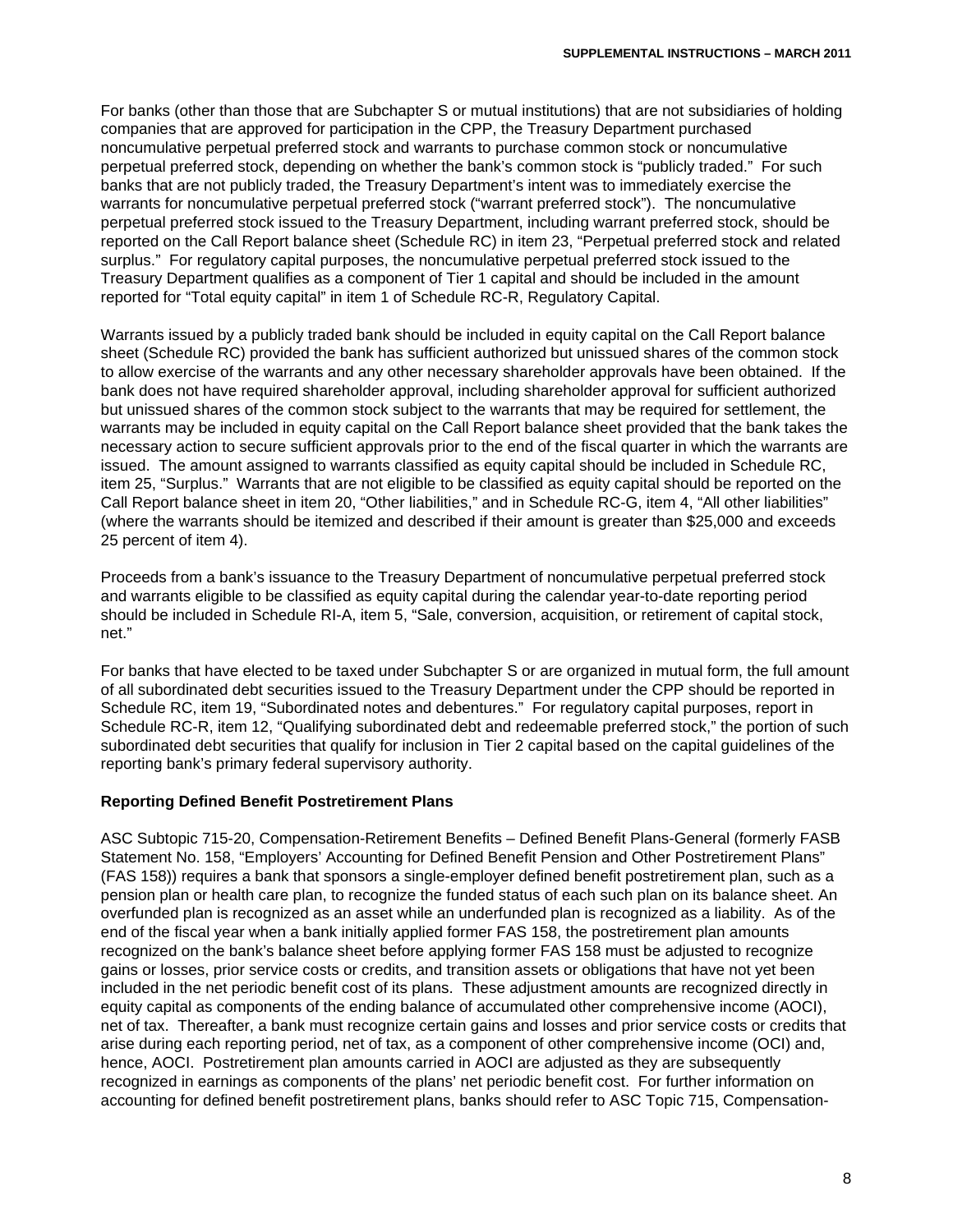Retirement Benefits (formerly FAS 158; FASB Statement No. 87, "Employers' Accounting for Pensions"; and FASB Statement No. 106, "Employers' Accounting for Postretirement Benefits Other Than Pensions")).

In addition, according to an interim decision announced by the banking agencies on December 14, 2006, banks should reverse the effects on AOCI of ASC Subtopic 715-20 for regulatory capital purposes, including for purposes of reporting and measuring the numerators and denominators for the leverage and risk-based capital ratios. The intent of the reversal is to neutralize the effect on AOCI of the application of ASC Subtopic 715-20 on regulatory capital. Banks should exclude from regulatory capital any amounts recorded in AOCI resulting from the initial and subsequent application of both the funded status and measurement date provisions of ASC Subtopic 715-20. For Call Report purposes, these excluded amounts should be reported in item 4 of Schedule RC-R, Regulatory Capital, together with the accumulated net gains (losses) on cash flow hedges. If the sum of the amounts included in AOCI (Schedule RC, item 26.b) for defined benefit postretirement plans under ASC Subtopic 715-20 and for cash flow hedges represents a net gain (i.e., a net increase) in reported equity capital, this sum should be reported as a positive value in item 4 of Schedule RC-R. If the sum represents a net loss (i.e., a decrease) in reported equity capital, it should be reported as a negative number in item 4 of Schedule RC-R.

In addition, when determining the regulatory capital limit for deferred tax assets, a bank may, but is not required to, adjust the amount of its deferred tax assets for any deferred tax assets or liabilities associated with any amounts recorded in AOCI resulting from the application of ASC Subtopic 715-20 that are excluded from regulatory capital (and reported in Schedule RC-R, item 4) in accordance with the preceding guidance. A bank must follow a consistent approach over time with respect to such adjustments.

For purposes of reporting and measuring the denominators for the risk-based and leverage ratios, banks should also adjust their assets for any amounts recorded in AOCI affecting assets resulting from the initial and subsequent application of the funded status and measurement date provisions of ASC Subtopic 715-20. Specifically, assets recognized or derecognized as an adjustment to AOCI as part of the incremental effect of applying ASC Subtopic 715-20 should be reported as an adjustment to assets in item 42 of Schedule RC-R, column B, and should also be reported in item 26 of Schedule RC-R. For example, derecognition of an asset recorded as an offset to AOCI as part of the initial incremental effect of applying ASC Subtopic 715-20 should be recorded as a negative amount in item 42, column B, of Schedule RC-R and as a positive amount in item 42, column F. This amount should also be added back to average total assets for leverage capital purposes by reporting it as a negative number in item 26 of Schedule RC-R. As another example, the portion of a benefit plan surplus asset that is included in Schedule RC, item 26.b as an increase to AOCI and is included in item 42, column A, of Schedule RC-R should be excluded from riskweighted assets by reporting the amount as a positive number in item 42, column B. This amount should also be deducted from average total assets for leverage capital purposes by reporting the amount as a positive number in item 26 of Schedule RC-R. In addition, the adjustments for purposes of calculating riskbased capital and the leverage ratio described above should be adjusted for subsequent amortization of such amounts from AOCI into earnings.

#### **Amending Previously Submitted Report Data**

Should your bank find that it needs to revise previously submitted Call Report data, please make the appropriate changes to the data, ensure that the revised data passes the FFIEC-published validation criteria, and submit the revised data file to the CDR using one of the two methods described in the banking agencies' cover letter for the March 31, 2011, report date. For technical assistance with the submission of amendments to the CDR, please contact the CDR Help Desk by telephone at (888) CDR-3111, by fax at (703) 774-3946, or by e-mail at CDR.Help@ffiec.gov.